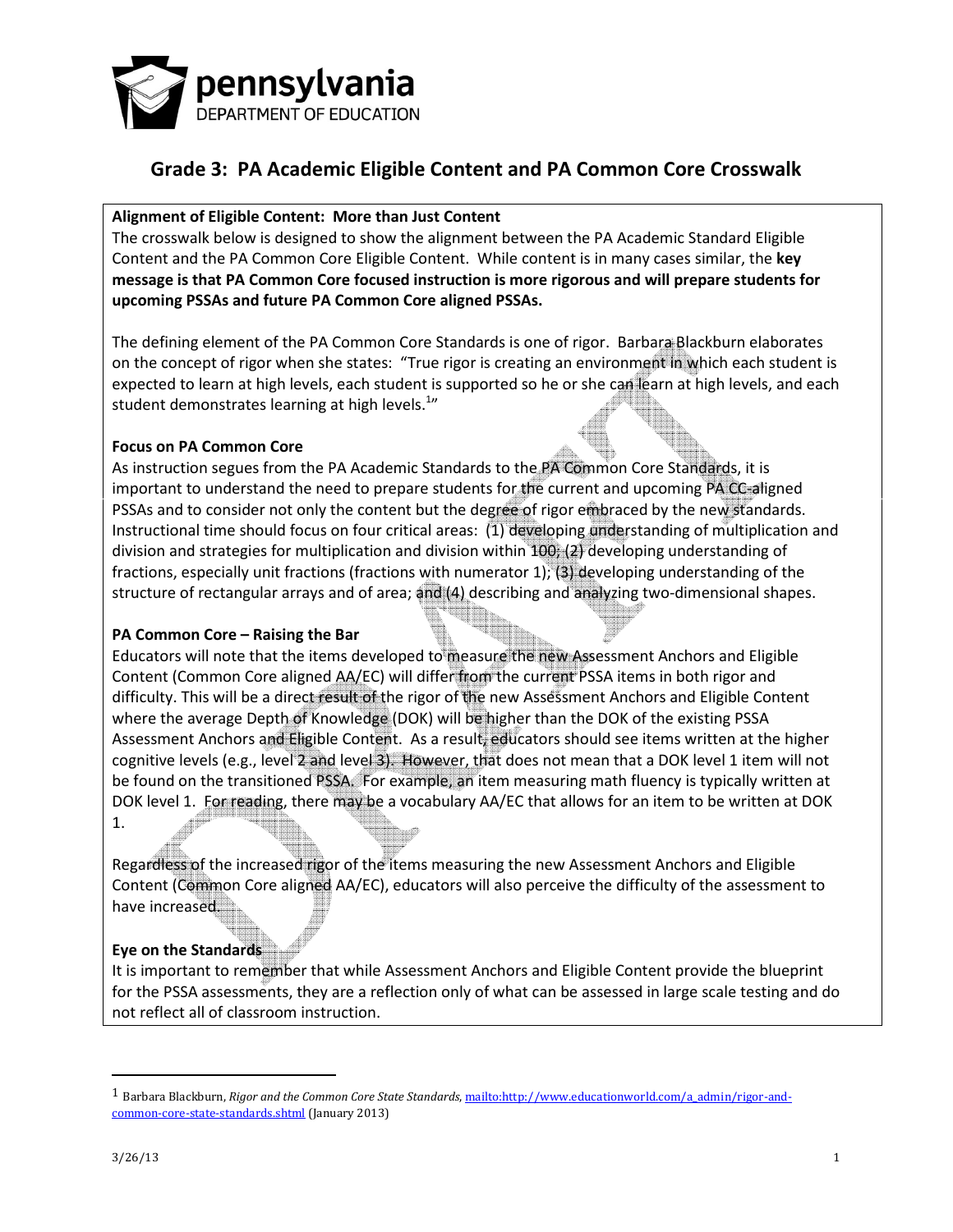

| PA Academic Standards Eligible<br><b>Content</b>                                                                                                                                    | PA Common Core Standards Eligible<br><b>Content</b>                                                                                                                                                                                                                                                                                                                                                                                                                                                                                                                               | <b>Comment</b>                                                                                                                                                                                                                                        |
|-------------------------------------------------------------------------------------------------------------------------------------------------------------------------------------|-----------------------------------------------------------------------------------------------------------------------------------------------------------------------------------------------------------------------------------------------------------------------------------------------------------------------------------------------------------------------------------------------------------------------------------------------------------------------------------------------------------------------------------------------------------------------------------|-------------------------------------------------------------------------------------------------------------------------------------------------------------------------------------------------------------------------------------------------------|
| <b>M3.A Numbers and Operations</b>                                                                                                                                                  | M03.A-T Numbers and Operations in Base Ten<br><b>M03.A-F Numbers and Operations - Fractions</b>                                                                                                                                                                                                                                                                                                                                                                                                                                                                                   |                                                                                                                                                                                                                                                       |
| M3.A.1.1.1 Match the word name with the<br>appropriate whole number (up through<br>9,999).                                                                                          | <b>Intentionally Blank</b>                                                                                                                                                                                                                                                                                                                                                                                                                                                                                                                                                        | Not specifically addressed in<br><b>PACCS Eligible Content</b>                                                                                                                                                                                        |
| M3.A.1.1.2 Differentiate between and/or<br>give examples of even and odd number<br>(limit to 3 digits).                                                                             | <b>Intentionally Blank</b>                                                                                                                                                                                                                                                                                                                                                                                                                                                                                                                                                        | Not specifically addressed in<br><b>PACCS Eligible Content</b>                                                                                                                                                                                        |
| M3.A.1.1.3 Compare two whole numbers<br>using greater than $(>)$ , less than $($ ) or equal<br>to (=) (up through 9,999).                                                           | <b>Intentionally Blank</b>                                                                                                                                                                                                                                                                                                                                                                                                                                                                                                                                                        | Not specifically addressed in<br><b>PACCS Eligible Content</b>                                                                                                                                                                                        |
| M3.A.1.1.4 Order a set of whole numbers<br>from least to greatest or greatest to least<br>(up through 9,999; limit sets to no more<br>than four numbers).                           | M03.A-T.1.1.4 Order a set of whole numbers<br>from least to greatest or greatest to least (up<br>through 9,999; limit sets to no more than four<br>numbers).                                                                                                                                                                                                                                                                                                                                                                                                                      | Same eligible content                                                                                                                                                                                                                                 |
| M3.A.1.1.5 Match a symbolic representation<br>of numbers to appropriate whole numbers<br>(e.g., base ten blocks, 7 hundreds, 4 tens.<br>and 8 ones, etc.).                          | Intentionally Blank                                                                                                                                                                                                                                                                                                                                                                                                                                                                                                                                                               | Not specifically addressed in<br>PACCS Eligible Content                                                                                                                                                                                               |
| M3.A.1.2.1 Write the fraction that<br>corresponds to a drawing or part of a set<br>(numerators 1-9, denominators 2-10. No<br>equivalent or improper fractions or mixed<br>numbers). | M03.A-F.1.1.1 Demonstrate that when a whole<br>or set is partitioned into y equal parts, the<br>fraction 1/y represents 1 part of the whole and<br>the fraction x/y represents x equal parts of the<br>whole (limit the denominators to 2, 3, 4, 6, and<br>8; limit numerators to whole numbers less<br>than the denominator; no simplification<br>necessary).<br>M03.A-F.1.1.2 Represent fractions on a<br>number line diagram (limit the denominators<br>to 2, 3, 4, 6, and 8; limit numerators to whole<br>numbers less than the denominator; no<br>simplification necessary). | PA focuses on using models and<br>drawings to show a fraction as<br>part of a whole PACCS does not<br>exclude models but focuses on<br>understanding a fraction as a<br>number and looking at the size<br>of a unit fraction compared to<br>the whole |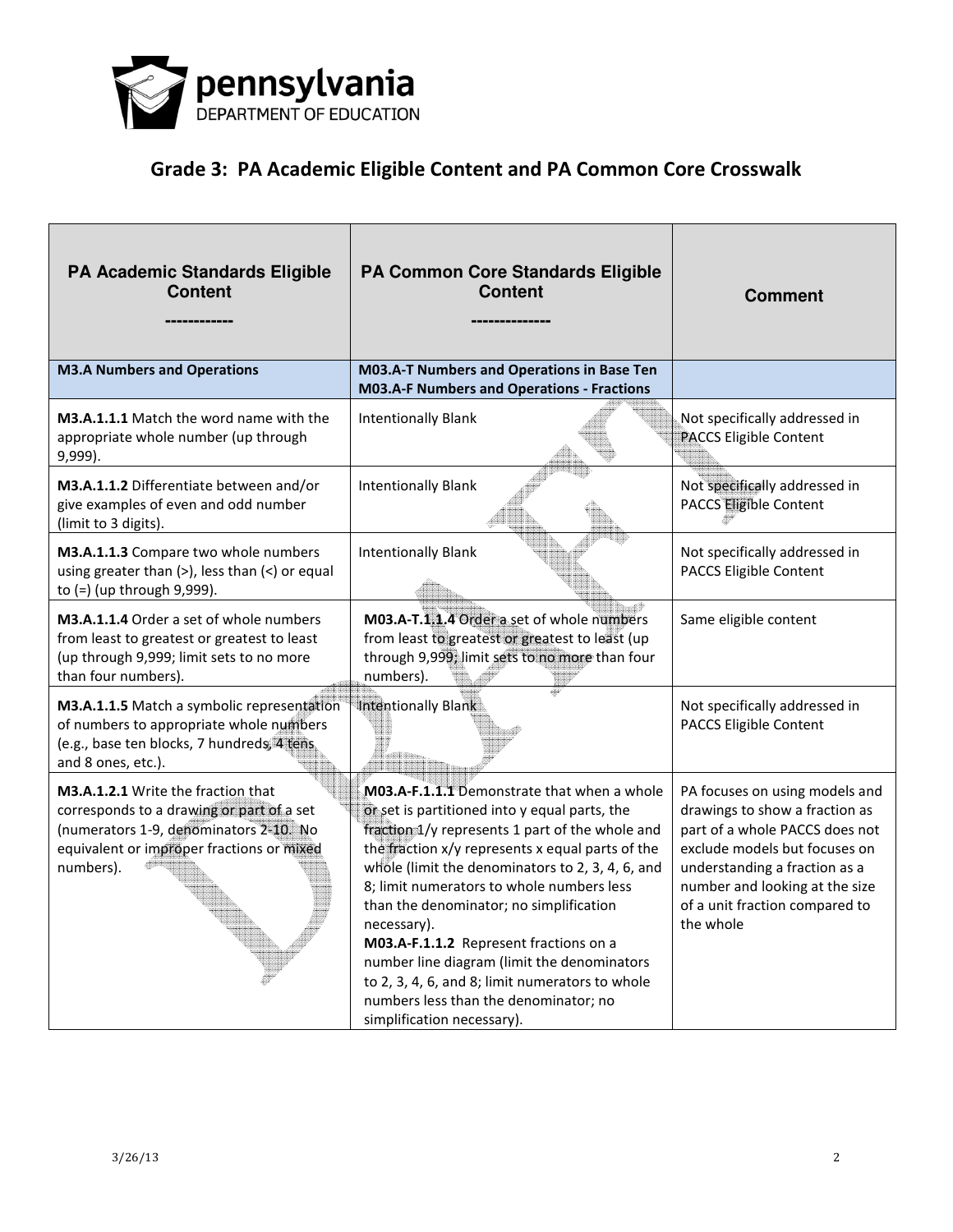

| <b>PA Academic Standards Eligible</b><br><b>Content</b>                                                                                                                 | PA Common Core Standards Eligible<br><b>Content</b>                                                                                                                                                                                                                                                                                                                                                                                                                                                              | <b>Comment</b>                                                                                                                                                                                                                                                   |
|-------------------------------------------------------------------------------------------------------------------------------------------------------------------------|------------------------------------------------------------------------------------------------------------------------------------------------------------------------------------------------------------------------------------------------------------------------------------------------------------------------------------------------------------------------------------------------------------------------------------------------------------------------------------------------------------------|------------------------------------------------------------------------------------------------------------------------------------------------------------------------------------------------------------------------------------------------------------------|
| M3.A.1.2.2 Create a drawing or set that<br>represents a given fraction (numerators 1-9,<br>denominators 2-10. No equivalent or<br>improper fractions or mixed numbers). | M03.A-F.1.1.3 Recognize and generate simple<br>equivalent fractions (limit the denominators to<br>1, 2, 3, 4, 6, and 8; limit numerators to whole<br>numbers less than the denominator)<br>Example 1: $1/2 = 2/4$ ; Example 2: $4/6 = 2/3$<br>M03.A-F.1.1.4 Express whole numbers as<br>fractions, and generate fractions that are<br>equivalent to whole numbers (limit the<br>denominators to 1, $2, 3, 4, 6$ , and 8). Example<br>1: Express 3 in the form $3 = 3/1$ Example 2:<br>Recognize that $6/1 = 6$ . | PA Academic focuses on using<br>models and drawings to show a<br>fraction as part of a whole.<br>PACCS does not exclude models<br>but focuses on understanding a<br>fraction as a number and<br>looking at the size of a unit<br>fraction compared to the whole. |
| M3.A.1.3.1 Count a collection of bills and<br>coins less than \$5.00 (penny, nickel, dime,<br>quarter, dollar). Money may be represented<br>as 15 cents, 15¢ or \$0.15. | <b>Intentionally Blank</b>                                                                                                                                                                                                                                                                                                                                                                                                                                                                                       | Not specifically addressed in<br>PACCS Eligible Content                                                                                                                                                                                                          |
| M3.A.1.3.2 Compare total values of<br>combinations of coins less than \$5.00<br>(penny, nickel, dime, quarter, dollar)                                                  | M03.D-M.1.3.1 Compare total values of<br>combinations of coins (penny, nickel, dime,<br>quarter) and or dollar bills less than \$5.00.                                                                                                                                                                                                                                                                                                                                                                           | Same eligible content                                                                                                                                                                                                                                            |
| M3.A.1.3.3 Make change for an amount up<br>to \$5.00 with no more than \$2.00 change<br>given (penny, nickel, dime, quarter, and<br>dollar).                            | M03.D-M.1.3.2 Make change for an amount<br>up to \$5.00 with no more than \$2.00 change<br>given (penny, nickel, dime, quarter, and dollar).                                                                                                                                                                                                                                                                                                                                                                     | Same eligible content                                                                                                                                                                                                                                            |
| M3.A.2.1.1 Represent multiplication as<br>repeated addition.                                                                                                            | <b>Intentionally Blank</b>                                                                                                                                                                                                                                                                                                                                                                                                                                                                                       | Not specifically addressed in<br>PACCS Eligible Content                                                                                                                                                                                                          |
| M3.A.2.1.2 Demonstrate the inverse<br>relationship between addition and<br>subtraction using fact families and/or<br>factors.                                           | Intentionally Blank                                                                                                                                                                                                                                                                                                                                                                                                                                                                                              | Not specifically addressed in<br><b>PACCS Eligible Content</b>                                                                                                                                                                                                   |
| M3.A.2.1.3 Identify the correct operation(s)<br>to solve a word problem (no more than 2<br>operations using +, - and/or X).                                             | <b>Intentionally Blank</b>                                                                                                                                                                                                                                                                                                                                                                                                                                                                                       | Not specifically addressed in<br>PACCS Eligible Content                                                                                                                                                                                                          |
| M3.A.3.1.1 Solve single- and double- digit<br>addition and subtraction problems with and<br>without regrouping in vertical or horizontal<br>form.                       | M03.A-T.1.1.2 Add two- and three-digit whole<br>numbers (limit sums from 100 through 1,000),<br>and subtract two-and three-digit numbers from<br>three-digit whole numbers.                                                                                                                                                                                                                                                                                                                                      | PACCS addresses three-digit<br>whole numbers                                                                                                                                                                                                                     |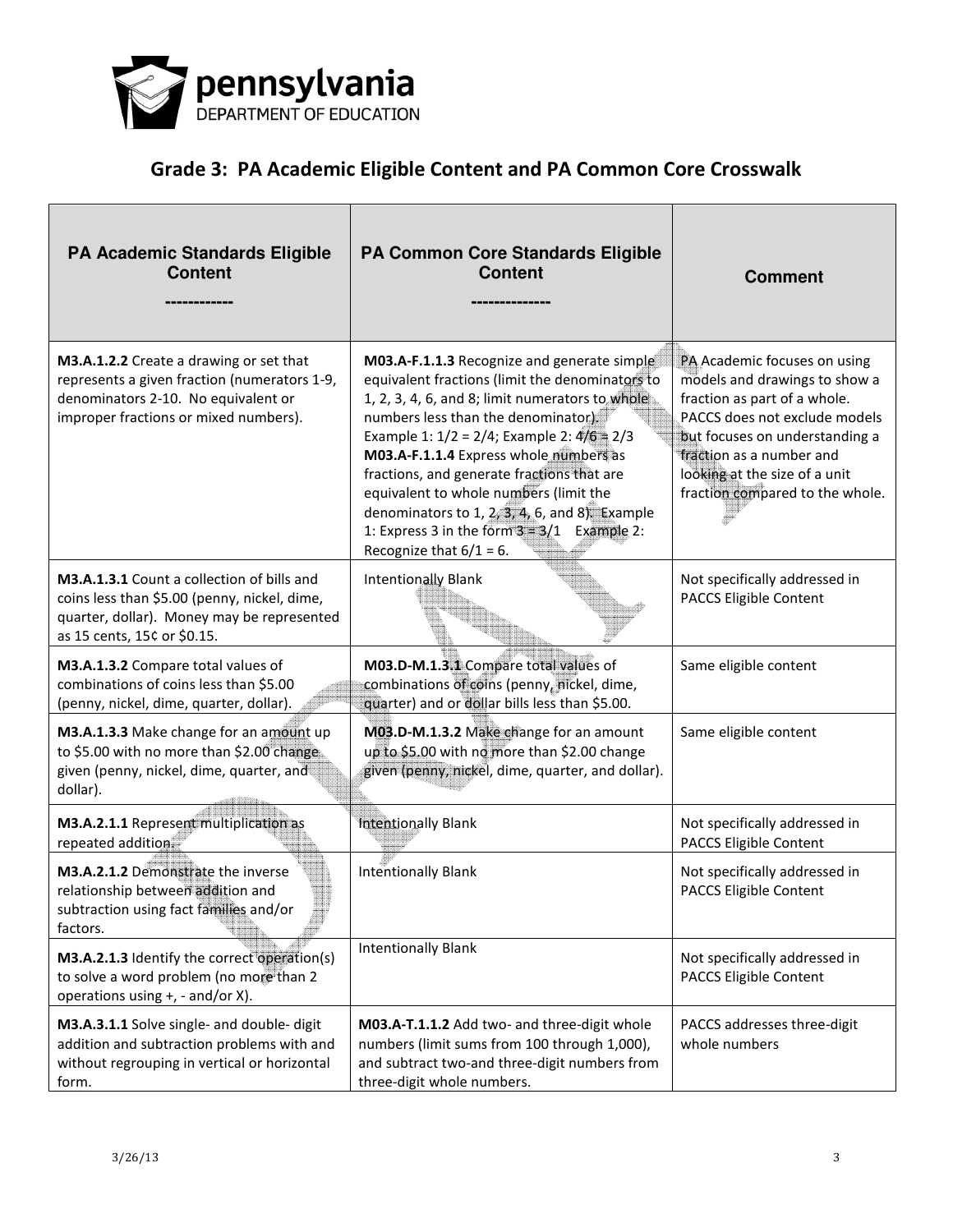

| PA Academic Standards Eligible<br><b>Content</b>                                                                                                                                              | PA Common Core Standards Eligible<br><b>Content</b>                                                                                                                                       | <b>Comment</b>                                                                                                                                                                                          |
|-----------------------------------------------------------------------------------------------------------------------------------------------------------------------------------------------|-------------------------------------------------------------------------------------------------------------------------------------------------------------------------------------------|---------------------------------------------------------------------------------------------------------------------------------------------------------------------------------------------------------|
| M3.A.3.1.2 Solve problems involving<br>multiplication through the 9's tables through<br>9x5.                                                                                                  | M03.A-T.1.1.3 Multiply one-digit whole<br>numbers by two-digit multiples of 10 (from 10<br>through 90).                                                                                   | PACCS moves towards two-digit<br>numbers                                                                                                                                                                |
| M3.A.3.1.3 Solve triple digit addition and<br>subtraction problems without regrouping in<br>vertical or horizontal form.                                                                      | <b>Intentionally Blank</b>                                                                                                                                                                | Not specifically addressed in<br><b>PACCS Eligible Content</b>                                                                                                                                          |
| M3.A.3.2.1 Estimate sums and differences<br>of quantities; round 2-digit numbers to the<br>nearest 10, and 3 digit numbers to the<br>nearest 100, before computing (limit to two<br>numbers). | M03.A-T.1.1.1 Round two-and three-digit<br>whole numbers to the nearest ten or hundred,<br>respectively.                                                                                  | PA focuses on estimation as well<br>as rounding, while PACCS<br>focuses on rounding using place<br>value understanding and<br>properties and place value to<br>perform multi-digit arithmetic           |
| <b>Intentionally Blank</b>                                                                                                                                                                    | M03.A-F.1.1.5 Compare two fractions with the<br>same denominator (limit the denominators to<br>1, 2, 3, 4, 6, and 8), using the symbols $>$ , =, or <,<br>and/or justify the conclusions. | Not specifically addressed in PA<br><b>Academic Standard Eligible</b><br>Content.<br>In transitioning to PACCS, these<br>specific statements will be<br>assessed and should be<br>explicitly addressed. |
| <b>M3.B Measurement</b>                                                                                                                                                                       | <b>M03.D-M Measurement and Data</b>                                                                                                                                                       |                                                                                                                                                                                                         |
| M3.B.1.1.1 Tell/show time (analog) to the<br>minute.                                                                                                                                          | M03.D-M.1.1.1 Tell, show, and/or write time<br>(analog) to the nearest minute.                                                                                                            | PA Academic focuses on time<br>while PACCS also focuses on<br>solving problems involving liquid<br>volumes and masses. PACCS<br>also uses a number line to<br>represent time intervals.                 |
| M3.B.1.1.2 Find elapsed time to increments<br>of 5 minutes (limited to 2 adjacent hours).                                                                                                     | M03.D-M.1.1.2 Calculate the elapsed time to<br>the minute in a given situation (total elapsed<br>time limited to 60 minutes or less).                                                     | PACCS wants to expand elapse<br>time to the nearest minute                                                                                                                                              |
| M3.B.1.1.3 Identify times of the day and<br>night as AM and PM.                                                                                                                               | <b>Intentionally Blank</b>                                                                                                                                                                | Not specifically addressed in<br>PACCS Eligible Content                                                                                                                                                 |
| M3.B.1.2.1 Select an appropriate unit for<br>the attribute being measured.                                                                                                                    | <b>Intentionally Blank</b>                                                                                                                                                                | Not specifically addressed in<br>PACCS Eligible Content                                                                                                                                                 |
| M3.B.1.2.2 Compare and/or order objects<br>according to length, area, or weight.                                                                                                              | M03.D-M.1.2.1 Measure and estimate liquid<br>volumes and masses of objects using standard<br>units (cups [c], pints [pt.], quarts [qtrs.], gallons                                        | PA Academic focuses on<br>estimating and verifying length,<br>area, weight, and capacity while                                                                                                          |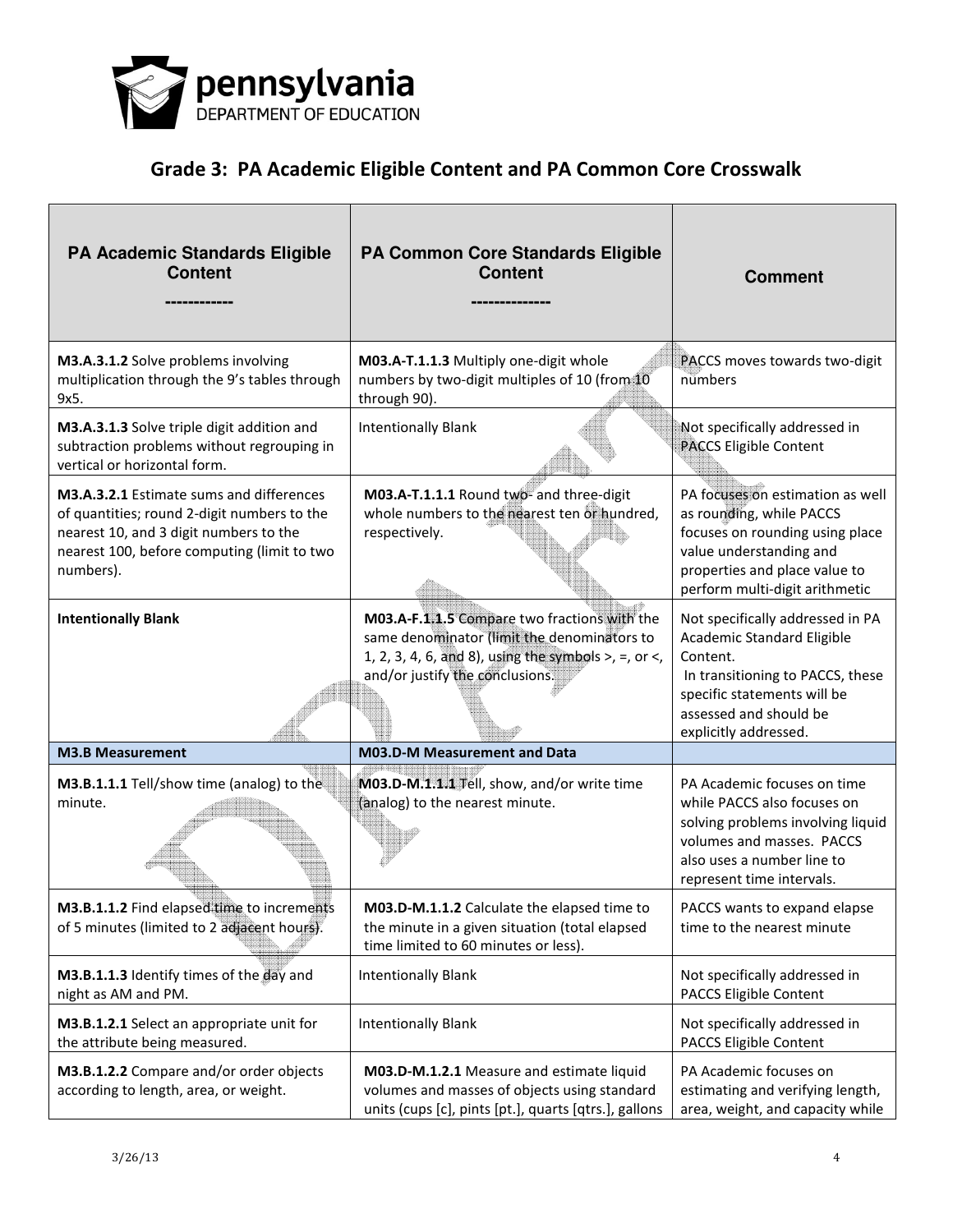

| <b>PA Academic Standards Eligible</b><br><b>Content</b>                                                                                                                                                | PA Common Core Standards Eligible<br><b>Content</b>                                                                                                                                                                                                                                                                                    | <b>Comment</b>                                                                                                                                                                                    |
|--------------------------------------------------------------------------------------------------------------------------------------------------------------------------------------------------------|----------------------------------------------------------------------------------------------------------------------------------------------------------------------------------------------------------------------------------------------------------------------------------------------------------------------------------------|---------------------------------------------------------------------------------------------------------------------------------------------------------------------------------------------------|
|                                                                                                                                                                                                        | [gal], ounces [oz.], and pounds [lb.]) and metric<br>units (liters [I], grams [g], and kilograms [kg].                                                                                                                                                                                                                                 | PACCS also focuses on time and<br>solving problems involving<br>measurement and estimation.                                                                                                       |
| M3.B.2.1.1 Use a ruler (provided) to<br>measure to the nearest 1/2 inch.                                                                                                                               | M03.D-M.1.2.3 Use a ruler to measure lengths<br>to the nearest quarter inch or centimeter.                                                                                                                                                                                                                                             | PACCS addresses metric and<br>standard measurements                                                                                                                                               |
| M3.B.2.2.1 Match the object with its<br>approximate measurement (all<br>measurements given must be of the same<br>system, e.g., about how tall is a soda pop<br>can? 5 inches, 5 feet, 5 yards, etc.). | M03.D-M.1.2.2 Add, subtracts, multiply, and<br>divides to solve one-step word problems<br>involving masses or liquid volumes that are<br>given in the same units.                                                                                                                                                                      | Not specifically addressed in<br>PACCS Eligible Content                                                                                                                                           |
| <b>Intentionally Blank</b>                                                                                                                                                                             | M03.D-M.1.3.3 Round amounts of money to<br>the nearest dollar.                                                                                                                                                                                                                                                                         | Not specifically addressed in PA<br>Academic Standards Eligible<br>Content.<br>In transitioning to PACCS, these<br>specific statements will be<br>assessed and should be<br>explicitly addressed. |
| <b>Intentionally Blank</b>                                                                                                                                                                             | M03.D-M.3.1.1 Measure areas by counting unit<br>squares (square cm, square m, square in.,<br>square ft., and non-standard square units).                                                                                                                                                                                               | Not specifically addressed in PA<br>Academic Standards Eligible<br>Content.<br>In transitioning to PACCS, these<br>specific statements will be<br>assessed and should be<br>explicitly addressed. |
| <b>Intentionally Blank</b>                                                                                                                                                                             | M03.D-M.3.1.2 Multiply side lengths to find<br>areas of rectangles with whole-number side<br>lengths in the context of solving real-world and<br>mathematical problems, and represent whole-<br>number products as rectangular areas in<br>mathematical reasoning.                                                                     | Not specifically addressed in PA<br>Academic Standards Eligible<br>Content.<br>In transitioning to PACCS, these<br>specific statements will be<br>assessed and should be<br>explicitly addressed. |
| <b>Intentionally Blank</b>                                                                                                                                                                             | M03.D-M.4.1.1 Solve real-world and<br>mathematical problems involving perimeters of<br>polygons, including finding the perimeter given<br>the side lengths, finding an unknown side<br>length, and exhibiting rectangles with the same<br>perimeter and different areas, and exhibiting<br>rectangles with the same area and different | Not specifically addressed in PA<br>Academic Standards Eligible<br>Content.<br>In transitioning to PACCS, these<br>specific statements will be<br>assessed and should be<br>explicitly addressed. |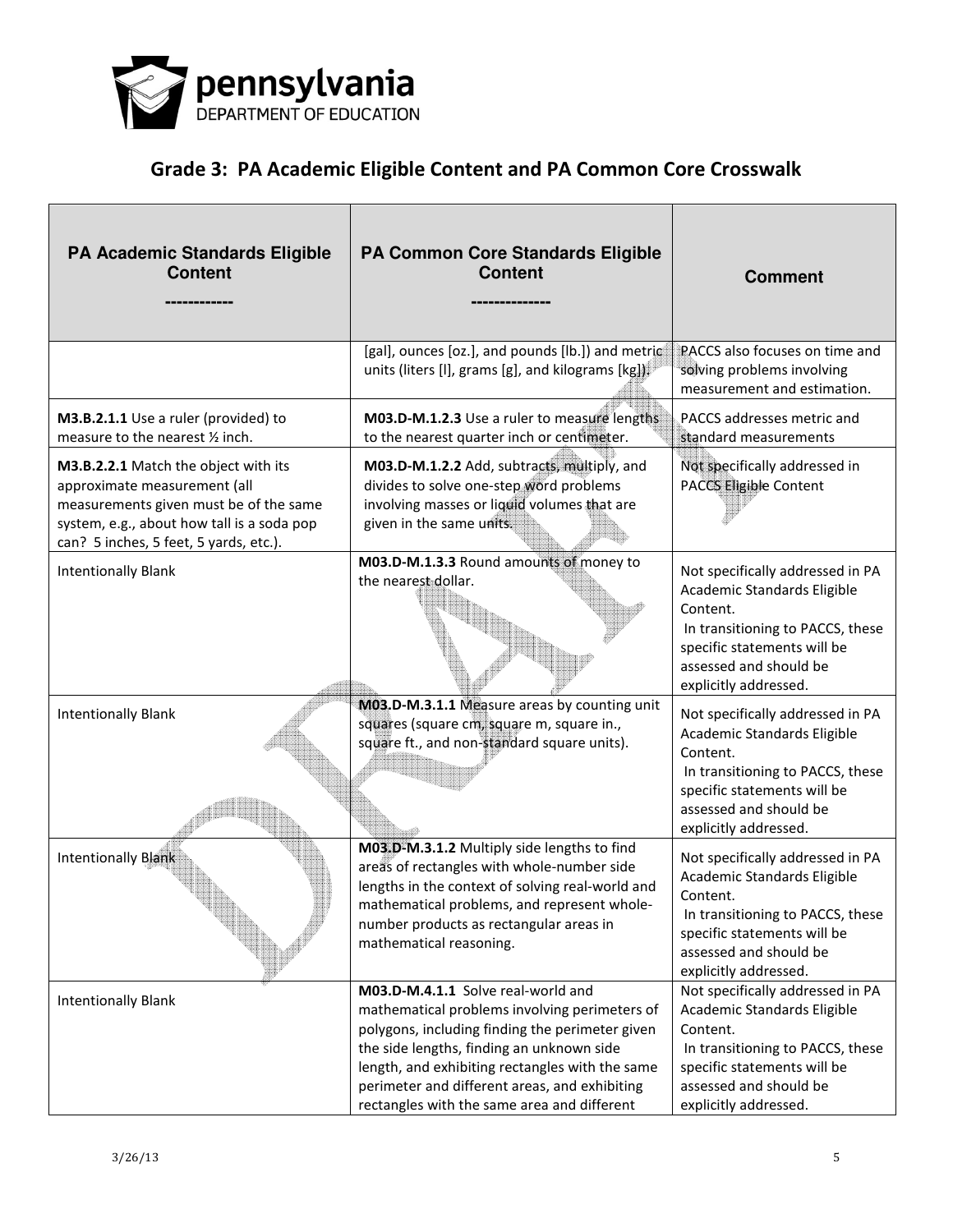

| <b>PA Academic Standards Eligible</b><br><b>Content</b>                                                                                                               | PA Common Core Standards Eligible<br><b>Content</b>                                                                                                                                                                                                                                                                                                                           | <b>Comment</b>                                                            |
|-----------------------------------------------------------------------------------------------------------------------------------------------------------------------|-------------------------------------------------------------------------------------------------------------------------------------------------------------------------------------------------------------------------------------------------------------------------------------------------------------------------------------------------------------------------------|---------------------------------------------------------------------------|
|                                                                                                                                                                       | perimeters. Use the same units throughout the<br>problem.                                                                                                                                                                                                                                                                                                                     |                                                                           |
| <b>M3.C Geometry</b>                                                                                                                                                  | M03.C-G Geometry                                                                                                                                                                                                                                                                                                                                                              |                                                                           |
| M3.C.1.1.1 Name/identify/describe<br>geometric shape in two dimensions (circle,<br>square, rectangle, triangle, pentagon,<br>hexagon, and octagon).                   | M03.C-G.1.1.1 Explain that shapes in different<br>categories may share attributes, and that the<br>shared attributes can define a larger category.<br>Example 1: A rhombus and a rectangle are<br>both quadrilaterals since they both have<br>exactly four sides. Example 2: A triangle and a<br>pentagon are both polygons since they are<br>both multi-sided plane figures. | PACCS addresses explanations<br>of shapes                                 |
| M3.C.1.1.2 Name/identify geometric shapes<br>in three dimensions (sphere, cube, cylinder,<br>cone, pyramid, rectangular prism).                                       | M03.C-G.1.1.2 Recognize rhombi, rectangles,<br>and squares as examples of quadrilaterals,<br>and/or draw examples of quadrilaterals that do<br>not belong to any of these subcategories.                                                                                                                                                                                      | PACCS addresses additional<br>shapes                                      |
| M3.C.2.1.1 Identify/draw one line of<br>symmetry in a two-dimensional figure.                                                                                         | M03.C-G.1.1.3 Partition shapes into parts with<br>equal areas. Express the area of each part as a<br>unit fraction of the whole. Example 1:<br>Partition a shape into 4 parts with equal areas.<br>Example 2: Describe the area of each of 8<br>equal parts as 1/8 of the area of the shape.                                                                                  | PACCS addresses use of the<br>concept of fractions to partition<br>shapes |
| M3.C.2.1.2 Identify symmetrical two-<br>dimensional shapes.                                                                                                           | M03.C-G.1.1.3 Partition shapes into parts with<br>equal areas. Express the area of each part as a<br>unit fraction of the whole. Example 1:<br>Partition a shape into 4 parts with equal areas.<br>Example 2: Describe the area of each of 8<br>equal parts as 1/8 of the area of the shape.                                                                                  | PACCS addresses use of the<br>concept of fractions to partition<br>shapes |
| <b>M4.D Algebraic Concepts</b>                                                                                                                                        | <b>M03. B-O Operations and Algebraic Thinking</b>                                                                                                                                                                                                                                                                                                                             |                                                                           |
| M3.D.1.1.1 Extend or find a missing element<br>in a pattern of numbers or shapes (pattern<br>must show 3 repetitions - if multiples are<br>used, limit to 2, 3 or 5). | M03.B-O.3.1.5 Identify arithmetic patterns<br>(including patterns in the addition table or<br>multiplication table) and/or explain them using<br>properties of operations. Example 1: Observe<br>that 4 times a number is always even. Example<br>2: Explain why 6 times a number can be<br>decomposed into three equal addends.                                              | PACCS expands patterns to<br>properties order of operations               |
| M3.D.1.1.2 Identify/describe the rule for a<br>pattern shown (pattern must show 3                                                                                     | M03.B-O.3.1.5 Identify arithmetic patterns<br>(including patterns in the addition table or                                                                                                                                                                                                                                                                                    | PACCS expands to addition and<br>multiplication patterns                  |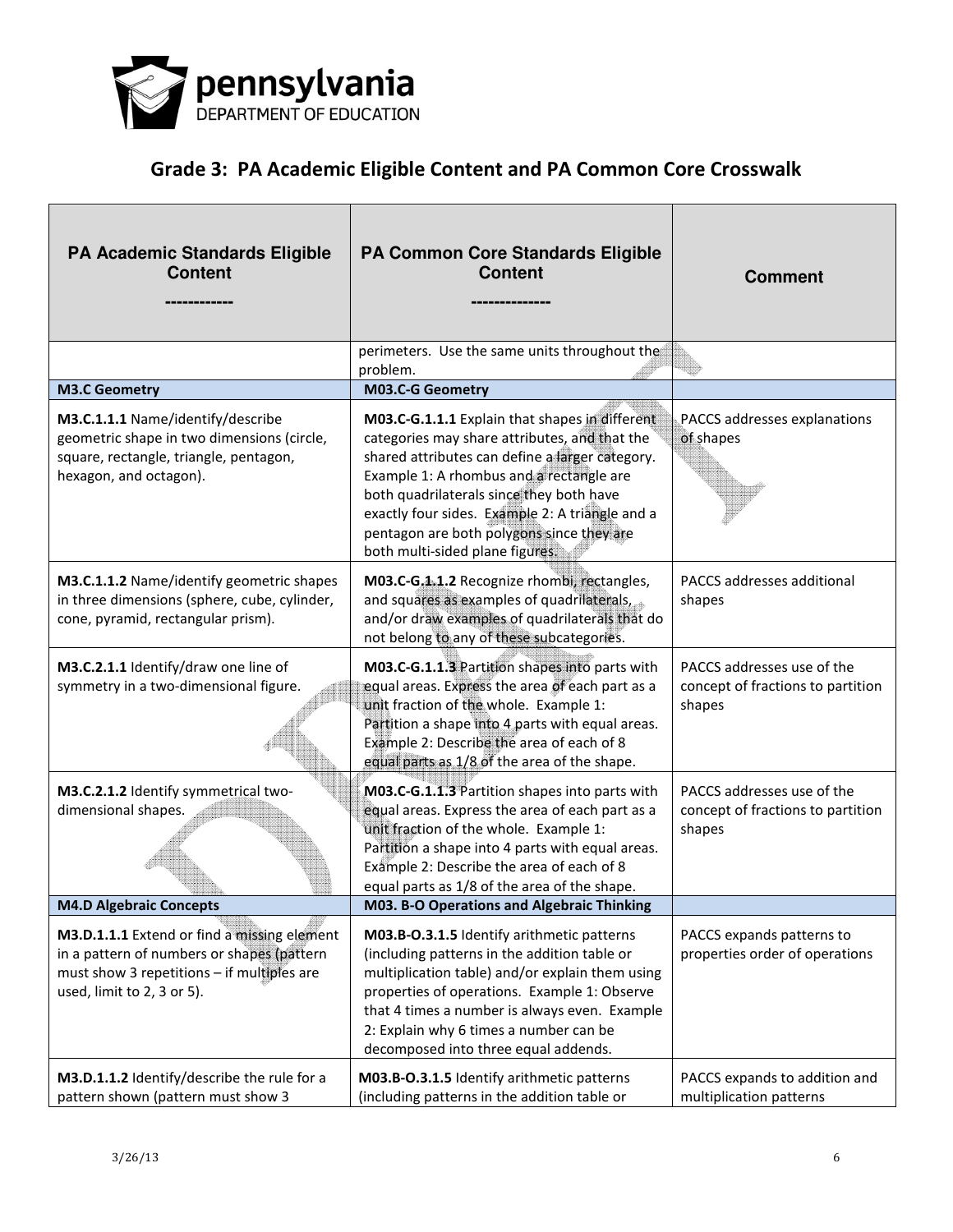

| PA Academic Standards Eligible<br><b>Content</b>                                                                                                  | PA Common Core Standards Eligible<br><b>Content</b>                                                                                                                                                                                                                                                                                                                                                                                                                                                                                     | <b>Comment</b>                                                                                                                                                                                    |
|---------------------------------------------------------------------------------------------------------------------------------------------------|-----------------------------------------------------------------------------------------------------------------------------------------------------------------------------------------------------------------------------------------------------------------------------------------------------------------------------------------------------------------------------------------------------------------------------------------------------------------------------------------------------------------------------------------|---------------------------------------------------------------------------------------------------------------------------------------------------------------------------------------------------|
| repetitions - if multiples are used, limit to 2,<br>3 or 5).                                                                                      | multiplication table) and/or explain them using<br>properties of operations. Example 1: Observe<br>that 4 times a number is always even. Example<br>2: Explain why 6 times a number can be<br>decomposed into three equal addends.                                                                                                                                                                                                                                                                                                      |                                                                                                                                                                                                   |
| M3.D.2.1.1 Create or match a story to a<br>given combination of symbols $(+, -, x, <, >, =)$<br>and numbers.                                      | M03.B-O.3.1.6 Create or match a story to a<br>given combination of symbols $(+, \xrightarrow{+} \times, \div, <, >)$<br>=) and numbers.                                                                                                                                                                                                                                                                                                                                                                                                 | Same eligible content                                                                                                                                                                             |
| M3.D.2.1.2 Choose the number sentence<br>that matches a given story (one operation, +<br>$or - only$ ).                                           | M03.B-O.3.1.1 Solve two-step word problems<br>using the four operations (expressions are not<br>explicitly stated). Limit to problems with whole<br>numbers and having whole-number answers.                                                                                                                                                                                                                                                                                                                                            | PACCS works to solve word<br>problems                                                                                                                                                             |
| M3.D.2.2.1 Find a missing number that<br>makes a number sentence true (1-digit or 2-<br>digit numbers up to 18 using +, - or x<br>through 9 x 5). | M03.B-O.3.1.2 Represent two-step word<br>problems using equations with a symbol<br>standing for the unknown quantity. Limit to<br>problems with whole numbers and having<br>whole-number answers.                                                                                                                                                                                                                                                                                                                                       | PACCS goes beyond                                                                                                                                                                                 |
| <b>M3.D.2.2.2</b> Identify the missing symbol $(+, -,$<br>$=$ , <, >) that makes a number sentence true.                                          | M03.B-O.3.1.7 Identify the missing symbol (+,<br>$-\sqrt{2}$ , $\leq$ , $>$ ) that makes a number sentence true.                                                                                                                                                                                                                                                                                                                                                                                                                        | Same eligible content                                                                                                                                                                             |
| <b>Intentionally Blank</b>                                                                                                                        | M03.B-O.1.1.1 Interpret and/or describe<br>products of whole numbers (up to and<br>including $10 \times 10$ ). Example 1: Interpret 35 as<br>the total number of objects in 5 groups, each<br>containing 7 objects. Example 2: Describe a<br>context in which a total number of objects can<br>be expressed as $5 \times 7$ .                                                                                                                                                                                                           | Not specifically addressed in PA<br>Academic Standards Eligible<br>Content.<br>In transitioning to PACCS, these<br>specific statements will be<br>assessed and should be<br>explicitly addressed. |
| <b>Intentionally Blank</b>                                                                                                                        | M03.B-O.1.1.2 Interpret and/or describe<br>whole-number quotients of whole numbers<br>(limit dividends through 50, and limit divisors<br>and quotients through 10). Example 1:<br>Interpret $48 \div 8$ as the number of objects in<br>each share when 48 objects are partitioned<br>equally into 8 shares, or as a number of shares<br>when 48 objects are partitioned into equal<br>shares of 8 objects each. Example 2: Describe<br>a context in which a number of shares or a<br>number of groups can be expressed as $48 \div 8$ . | Not specifically addressed in PA<br>Academic Standards Eligible<br>Content.<br>In transitioning to PACCS, these<br>specific statements will be<br>assessed and should be<br>explicitly addressed. |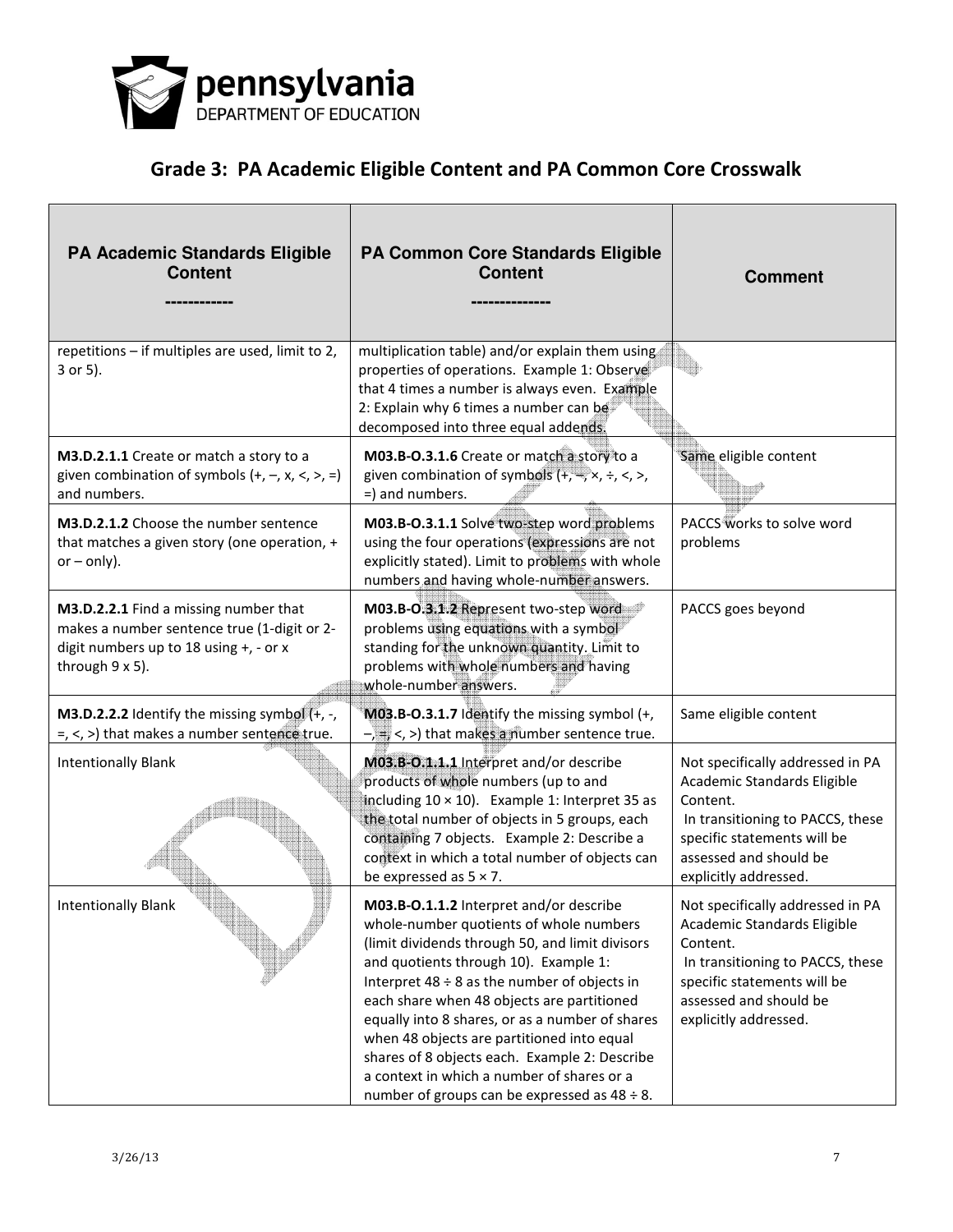

| <b>PA Academic Standards Eligible</b><br><b>Content</b> | PA Common Core Standards Eligible<br><b>Content</b>                                                                                                                                                                                                                                                                           | <b>Comment</b>                                                                                                                                                                                    |
|---------------------------------------------------------|-------------------------------------------------------------------------------------------------------------------------------------------------------------------------------------------------------------------------------------------------------------------------------------------------------------------------------|---------------------------------------------------------------------------------------------------------------------------------------------------------------------------------------------------|
| <b>Intentionally Blank</b>                              | M03. B-O.1.2.1 Use multiplication (up to and<br>including $10 \times 10$ ) and/or division (limit<br>dividends through 50, and limit divisors and<br>quotients through 10) to solve word problems<br>in situations involving equal groups, arrays,<br>and/or measurement quantities.                                          | Not specifically addressed in PA<br>Academic Standards Eligible<br>Content.<br>In transitioning to PACCS, these<br>specific statements will be<br>assessed and should be<br>explicitly addressed. |
| <b>Intentionally Blank</b>                              | M03. B-O.1.2.2 Determine the unknown whole<br>number in a multiplication (up to and including<br>$10 \times 10$ ) or division (limit dividends through 50,<br>and limit divisors and quotients through 10)<br>equation relating three whole numbers.<br>Example: Determine the unknown number that<br>makes an equation true. | Not specifically addressed in PA<br>Academic Standards Eligible<br>Content.<br>In transitioning to PACCS, these<br>specific statements will be<br>assessed and should be<br>explicitly addressed. |
| <b>Intentionally Blank</b>                              | M03.B-O.2.1.1 Apply the commutative<br>property of multiplication (not identification or<br>definition of the property).                                                                                                                                                                                                      | Not specifically addressed in PA<br>Academic Standards Eligible<br>Content.<br>In transitioning to PACCS, these<br>specific statements will be<br>assessed and should be<br>explicitly addressed. |
| <b>Intentionally Blank</b>                              | M03.B-O.2.1.2 Apply the associative property<br>of multiplication (not identification or definition<br>of the property).                                                                                                                                                                                                      | Not specifically addressed in PA<br>Academic Standards Eligible<br>Content.<br>In transitioning to PACCS, these<br>specific statements will be<br>assessed and should be<br>explicitly addressed. |
| <b>Intentionally Blank</b>                              | M03.B-O.2.2.1 Interpret and/or model division<br>as a multiplication equation with an unknown-<br>factor. Example: Find $32 \div 8$ by solving $8 \times ? =$<br>32.                                                                                                                                                          | Not specifically addressed in PA<br>Academic Standards Eligible<br>Content.<br>In transitioning to PACCS, these<br>specific statements will be<br>assessed and should be<br>explicitly addressed  |
| <b>Intentionally Blank</b>                              | M03.B-O.3.1.3 Assess the reasonableness of<br>answers. Limit problems posed with whole<br>numbers and having whole-number answers.                                                                                                                                                                                            | Not specifically addressed in PA<br>Academic Standards Eligible<br>Content.<br>In transitioning to PACCS, these                                                                                   |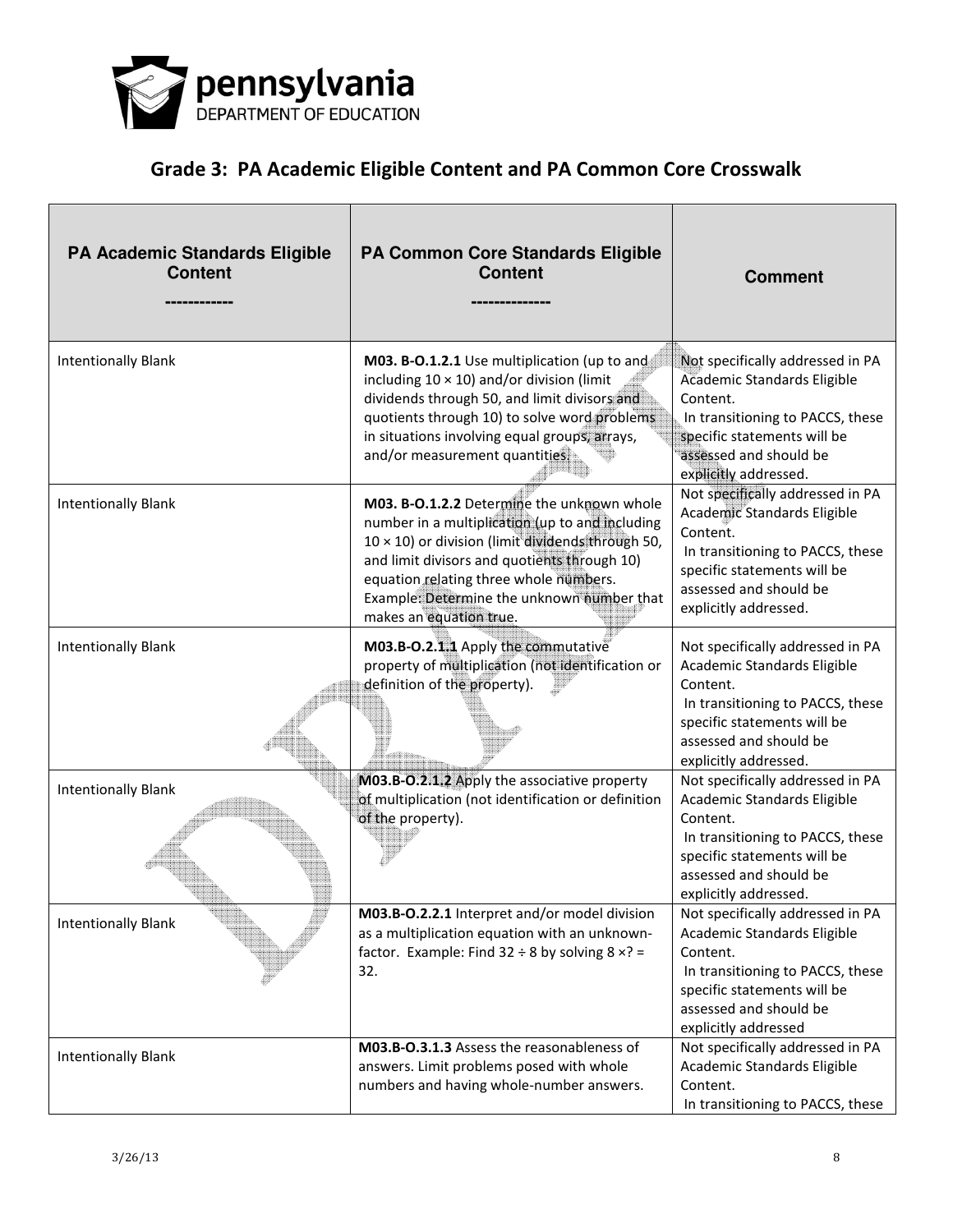

| PA Academic Standards Eligible<br><b>Content</b>                                                                                                                                                                                                                          | <b>PA Common Core Standards Eligible</b><br><b>Content</b>                                                                                                                                                                                                                                                                                                                                                                                                                                                                 | <b>Comment</b>                                                                                                                                                                                                                         |
|---------------------------------------------------------------------------------------------------------------------------------------------------------------------------------------------------------------------------------------------------------------------------|----------------------------------------------------------------------------------------------------------------------------------------------------------------------------------------------------------------------------------------------------------------------------------------------------------------------------------------------------------------------------------------------------------------------------------------------------------------------------------------------------------------------------|----------------------------------------------------------------------------------------------------------------------------------------------------------------------------------------------------------------------------------------|
|                                                                                                                                                                                                                                                                           |                                                                                                                                                                                                                                                                                                                                                                                                                                                                                                                            | specific statements will be<br>assessed and should be<br>explicitly addressed.                                                                                                                                                         |
| <b>Intentionally Blank</b>                                                                                                                                                                                                                                                | M03.B-O.3.1.4 Solve two-step equations using<br>order of operations (equation is explicitly stated<br>with no grouping symbols).                                                                                                                                                                                                                                                                                                                                                                                           | Not specifically addressed in PA<br>Academic Standards Eligible<br>Content.<br>In transitioning to PACCS, these<br>specific statements will be<br>assessed and should be<br>explicitly addressed.                                      |
| <b>M3.E Data Analysis and Probability</b>                                                                                                                                                                                                                                 | M03.D-M Measurement and Data                                                                                                                                                                                                                                                                                                                                                                                                                                                                                               |                                                                                                                                                                                                                                        |
| M3.E.1.1.1 Analyze data shown on tables,<br>charts, or bar graphs using the concepts of<br>largest, smallest, most often, least often and<br>middle.<br>M3.E.1.1.2 Describe, interpret and/or<br>answer questions based on data shown in<br>tables, charts or bar graphs. | M03.D-M.2.1.2 Solve one- and two-step<br>problems using information to interpret data<br>presented in scaled pictographs and scaled bar<br>graphs (scales limited to 1, 2, 5, and 10)<br>Example 1: (One-step) "Which category is the<br>largest?" Example 2. (Two-step) "How many<br>more is in category A than in category B?"<br>M03.D-M.2.1.2 Solve one- and two-step<br>problems using information to interpret data<br>presented in scaled pictographs and scaled bar<br>graphs (scales limited to 1, 2, 5, and 10). | PACCS combines representing<br>and interpreting in one<br>standard. However, it also<br>focuses on scaled graphs.<br>PACCS combines representing<br>and interpreting in one<br>standard. However, it also<br>focuses on scaled graphs. |
|                                                                                                                                                                                                                                                                           | Example 1: (One-step) "Which category is the<br>largest?" Example 2: (Two-step) "How many<br>more is in category A than in category B?"                                                                                                                                                                                                                                                                                                                                                                                    |                                                                                                                                                                                                                                        |
| M3.E.1.2.1 Graph data or complete a graph<br>given the data (grid is provided).                                                                                                                                                                                           | M03.D-M.2.1.1 Complete a scaled pictograph<br>and a scaled bar graph to represent a data set<br>with several categories (scales limited to 1, 2,<br>5, and 10).<br>M03.D-M.2.1.3 Generate measurement data<br>by measuring lengths using rulers marked with<br>halves and fourths of an inch. Display the data<br>by making a line plot, where the horizontal<br>scale is marked in appropriate units-whole<br>numbers, halves, or quarters.                                                                               | PACCS also focuses on scaled<br>picture and bar graphs, while PA<br>does not. CC also focuses on<br>interpreting the data all in one<br>standard.                                                                                      |
| <b>M3.E.1.2.2</b> Translate information from one<br>type of display to another (e.g., convert tally<br>chart to bar graph). Limit to tally charts, bar                                                                                                                    | M03.D-M.2.1.4 Translate information from<br>one type of display to another. Limit to<br>pictographs, tally charts, bar graphs, and                                                                                                                                                                                                                                                                                                                                                                                         | PACCS also focuses on scaled<br>picture and bar graphs, while PA<br>does not. CC also focuses on                                                                                                                                       |